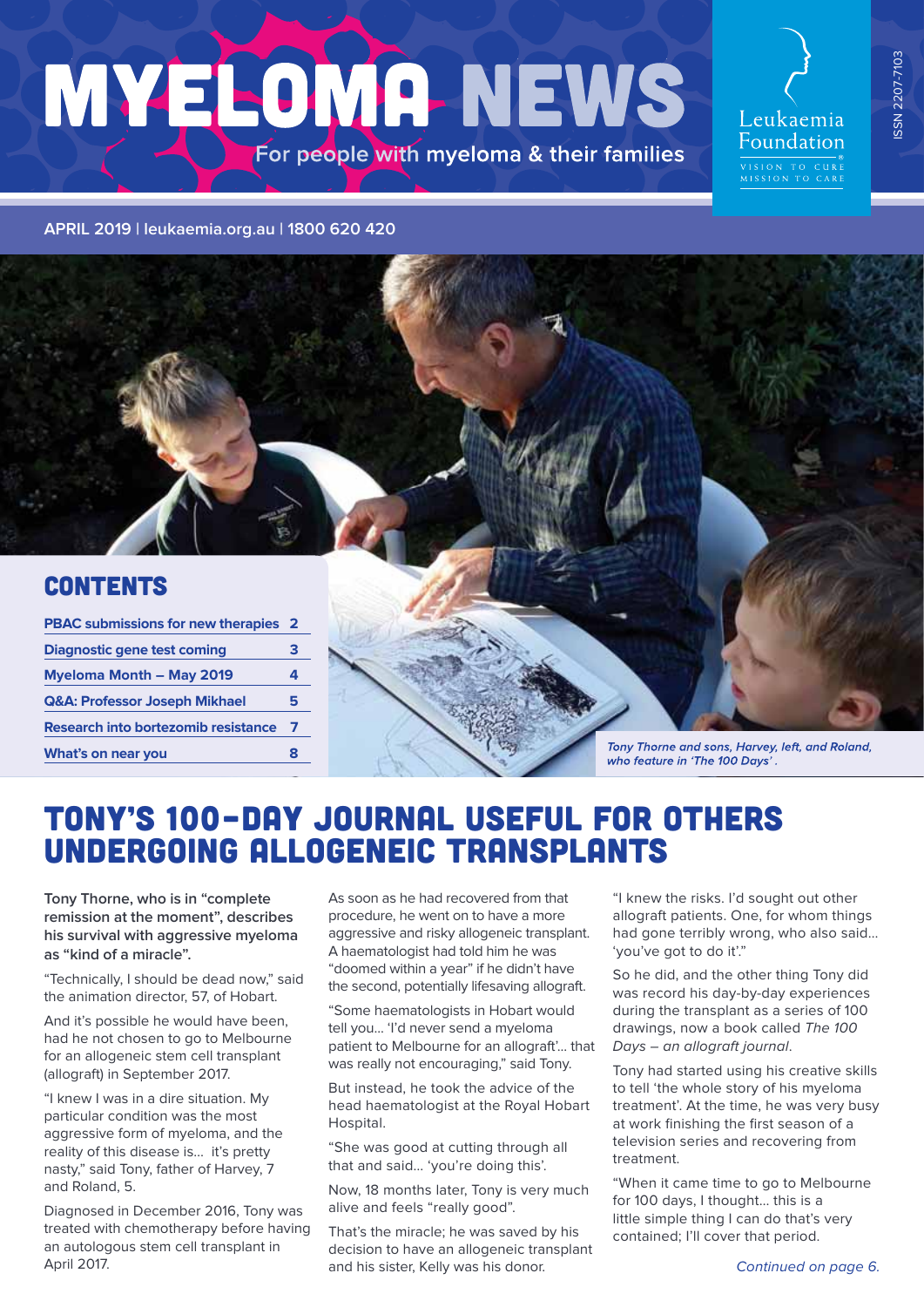# PBAC SUBMISSIONS FOR DARATUMUMAB AND LENALIDOMIDE

**The Leukaemia Foundation made two submissions in February to encourage the Pharmaceutical Benefits Advisory Committee (PBAC) to recommend the availability of more and better drugs to treat myeloma\*.**

The submissions, for consideration by the PBAC at its March meeting, supported the reimbursement of daratumumab (Darzalex®) and lenalidomide (Revlimid®).

"There is a high unmet need for more treatments to add to the 'toolbox' available to fight this complex disease," said Emily Forrest, the Leukaemia Foundation's Head of Policy and Advocacy – Blood Cancer Partnerships.

"While treatment options and survival rates are improving, the effect of a myeloma diagnosis on a person's life and their health outcomes remains severe," said Emily.

"New, improved and more timely treatment options – that reduce toxicity and side-effects, improve survival outcomes and quality of life, and are affordable – are vitally important.

"Two people living with myeloma provided us with personal insights into what one described as a 'devastating and frustrating disease'.

"Their comments were included in our submissions and included: 'these drugs are our primary hope in keeping this mutating disease in check', and 'they allow us the possibility to plan ahead and participate 'normally' in the lives of our families and communities'," said Emily.

One, having been through a range of treatments, hopes to have access to daratumumab when he needs it, and stressed the availability of a greater range of maintenance drugs.

"Treatment decisions for people living with myeloma are complicated," said Emily.

"There are lengthy delays between when treatments are used in clinical trials and their availability on the PBS, and the cost of accessing these treatments privately is prohibitive.

"This makes it difficult for patients to have timely access to the best treatment option for their disease," said Emily.

The Leukaemia Foundation's submission supported Celgene's application for a PBS listing of lenalidomide as a maintenance treatment for people with myeloma following an autologous stem cell transplant.

Study data suggests lenalidomide improves progression-free survival (PFS) outcomes and results in approximately two additional years of PFS, compared to best supportive care. And there may be a lower risk of peripheral neuropathy as a sideeffect from the use of lenalidomide, compared to thalidomide.

The Leukaemia Foundation also provided comments in support of Janssen's application for daratumumab, in combination with bortezomib and dexamethasone, for highly treatmentexperienced and refractory patients.



**Emily Forrest: new treatment options are** vitally important.

Daratumumab has been shown to be effective and well tolerated, increasing a person's time in remission and reducing the risk of disease progression and death. It also provides clinicians with a new treatment option for people who have relapsed or are refractory having failed prior therapies.

"The benefits of more effective and well tolerated treatments on the lives of people with myeloma can't be underestimated, and neither can giving clinicians more options in the fight against myeloma and removing barriers, so patients can start treatments tailored to their disease without undue delay," said Emily.

The Leukaemia Foundation's priority is to ensure all Australians living with blood cancer have access to the best therapies and treatments available.

\* Last year, more than 1800 Australians were expected to be diagnosed with myeloma and almost 1000 people were expected to lose their life from this disease.

### OUR NEW RESEARCH STRATEGY INVESTS IN INNOVATION

**The Leukaemia Foundation's new research strategy supports medical research that drives rapid advancements in treatments, encourages the careers of promising scientists and discovers new diagnostics and novel therapies.** 

Giving Australians with blood cancer access to global clinical trials is another key aim.

CEO, Bill Petch said this new research framework came from consulting with the Leukaemia Foundation's stakeholders over the last two years.

"We've turned our attention to investment in innovation – in diagnosis, treatments and improving quality of life across the blood cancer spectrum," said Bill.

"And by forging new, strong research partnerships with leading research agencies, including HSANZ, Cancer Australia, the Centre for Blood Transplant and Cell Therapy's Centre of Research Excellence, our new research program is powered for maximum impact.

"Our research priorities are understanding the biology of blood cancers, tailor-made therapies to treat each patient's cancer and the psychosocial aspects of blood cancer.

"Other key areas will include innovative clinical trials, new therapies and prevention research which includes



**Bill Petch, Leukaemia Foundation CEO.** 

investigating risk factors and possible causes of blood cancers."

Our current (2017-2019) multi-million dollar funding commitment to research will grow over coming years in line with generous support from the community.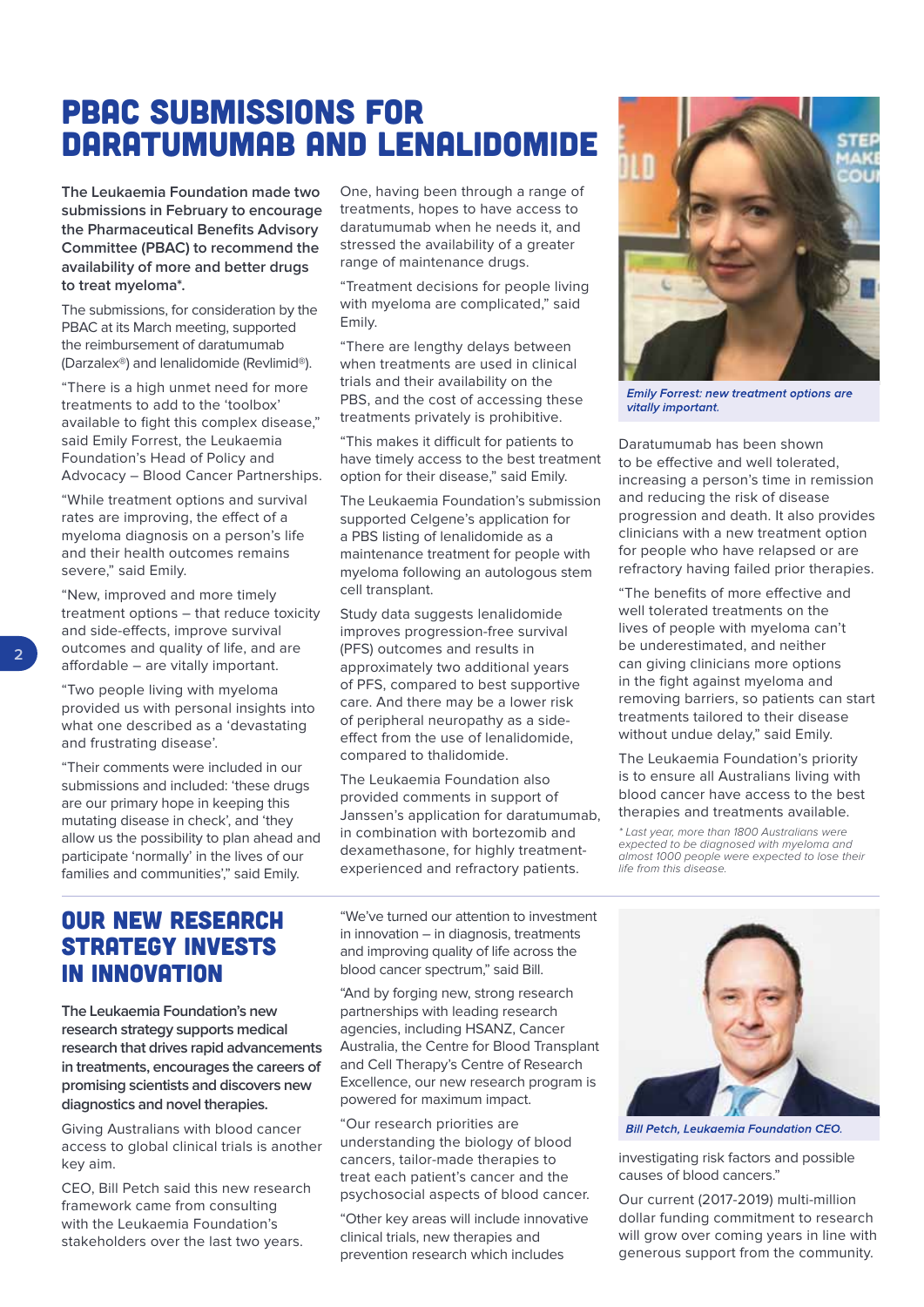## FIRST 'NEXT GENERATION' GENETIC TEST AVAILABLE IN SIX MONTHS

**Australian patient outcomes in the rapidly changing fields of genetic testing and precision medicine, where a therapy targets a particular genetic mutation, has been accelerated by Leukaemia Foundation funding.** 

Within six months, an accredited diagnostic gene test, that sequences 38 genes at the same time, will be available across Australia for people with a range of different myeloid neoplasms.

And this time next year, clinicians also will have access to a second test, for myeloma, with a third cutting-edge test for lymphoid malignancies well into development at that stage.

Each test will use a patient's bone marrow sample to screen a disease-specific panel of gene mutations for diagnostic purposes and to track treatment.

The single test for the myeloma gene panel will test 15 genes including deletion of TP53 – the major prognostic indicator – and mutations that predict response to standard of care immunomodulatory agents, as well as recently identified mutations for which targeted therapies are available.

"We've designed what we think is the next generation of genetic tests and they can be updated as genetic discoveries continue," said Dr Anna Brown, Head, Molecular Oncology in the Department of Genetics and Molecular Pathology at SA Pathology (Adelaide).

She is on the SA Genomics Haematology Malignancies Node development team which recently received a \$200,000 grant from the Leukaemia Foundation; an investment that enables the appointment of a medical scientist and bioinformatician for two years.

"Having these dedicated staff members will accelerate our progress and take these tests all the way from a research finding and concept, through development and the rigorous NATA\* accreditation pipeline, to a standard of care diagnostic test," said Dr Brown.

The test results will be delivered within a week to clinicians along with clinical guidelines for target therapies, to help

them choose the best therapy in the care of their patients.

"Our ability to sequence and understand the mutations in large numbers of genes, using current technology, has revolutionised blood cancer diagnosis," said Dr Brown.

"We can see things in tumours we couldn't see even a few years ago."

Treatments can be designed that target a particular aspect of a cancer.

Dr Brown said researchers are identifying treatments that will attack or target a specific type of gene mutation and every targeted therapy will be

different, depending on the mutation.

"The same gene mutations occur in a range of different types of cancer and rather than separating cancers into different types, based on the organ they affect, we can separate out cancers using a genetic classification based on the mutations they have.

"That means the way we treat cancer can be approached differently and precision medicine is changing the way we do clinical trials," said Dr Brown.

"For example, recent studies have shown gene mutations in myeloma that are the same as gene mutations in leukaemias and solid tumours, like melanoma.

#### **"... we will reach a stage... where everybody will have genetic testing of their tumor."**

"As they all have the mutation that matches the therapy, you can trial it.

"These are called basket trials, where entry for a trial is based on a genetic test that shows you have the mutation that matches the therapy.

"It's the beginning of this still, but groups in the U.S. have been getting big numbers [on basket trials] and are showing that the targeted therapies give you a better outcome than whatever the standard of care is," explained Dr Brown.

"Our group is focused on setting up systems where people can access those new cutting-edge targeted



Dr Anna Brown: a single test for the myeloma gene panel will test 15 genes.

therapies though a clinical trial and one of our jobs now is making sure we get clinical trials coming to Australia."

Precision medicine also provides more treatment options, especially in the relapsed setting, where the identification of mutations could mean there are potentially more therapies to try.

"Patients who progress on therapy have the poorest outcomes," said Dr Brown.

"A lot of trials are looking at this group of patients and are finding good responses from those on new targeted therapies, which is really exciting.

"And another aspect of precision oncology is being more precise in knowing who is and who isn't going to respond to a particular therapy.

"We're really grateful to the Leukaemia Foundation for partnering with us and the timing is really good," said Dr Brown.

"The extra resources will spur on a lot of extra activity we wouldn't have been able to do it without them.

"This grant is covering more than just developing the test technology. It's developing the entire pipeline and having dedicated staff members to do this work for the next couple of years will accelerate our progress.

"I think we will reach a stage, and I don't know how far away that is... not too far... where everybody will have genetic testing of their tumour," said Dr Brown.

\* National Association of Testing Authorities (Australia).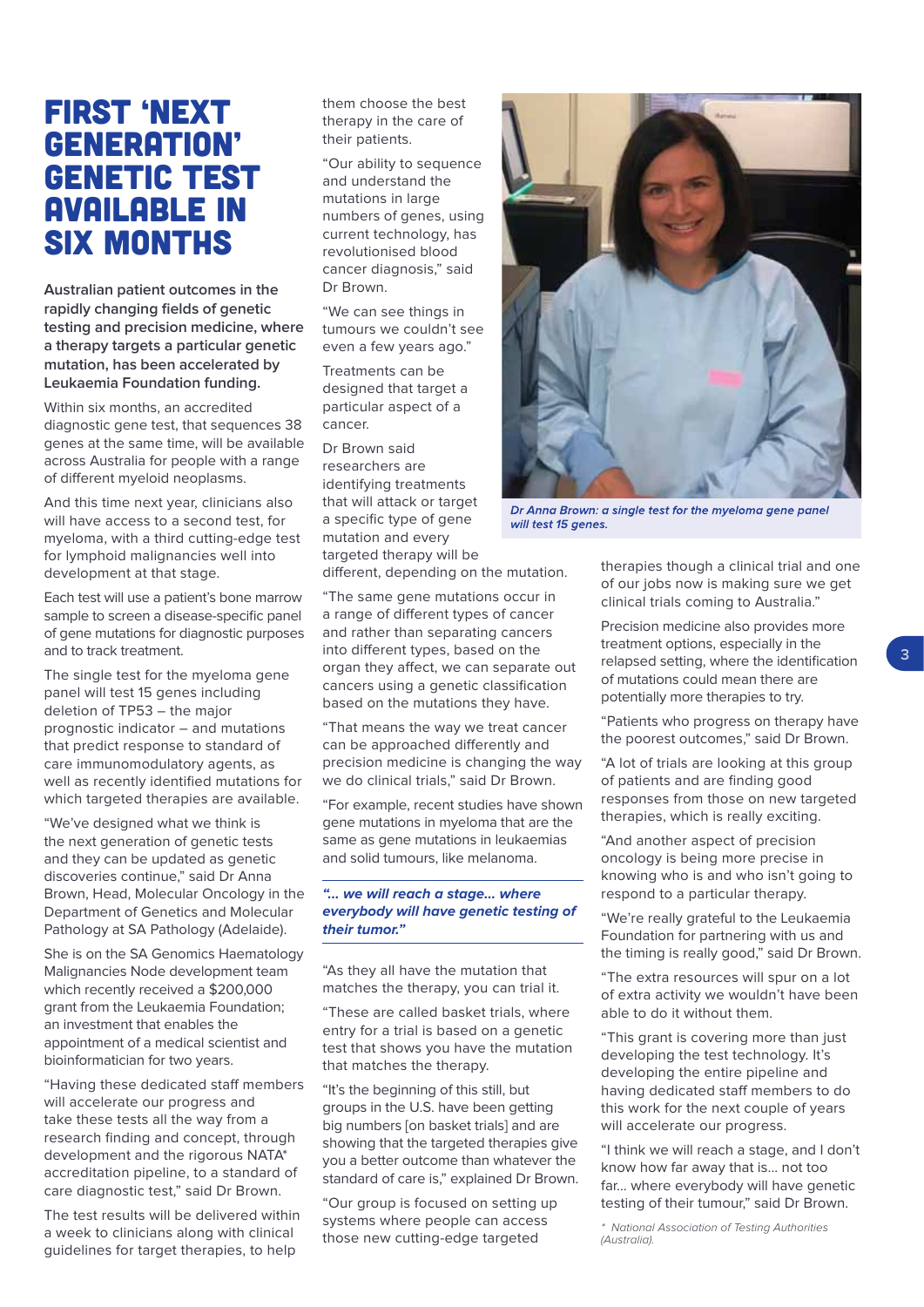# TALKING MYELOMA WITH DR MICHAEL LOW

**Dr Michael Low's seminar at the Leukaemia Foundation's National Blood Cancer Conference (Melbourne, September 2018) was a crash course on everything myeloma, covering diagnosis, treatment and research breakthroughs.**

Both a practicing clinical haematologist and researcher at Monash University (Melbourne), Dr Low is dedicated to combating myeloma and assisting people through their treatment journey.

He said people with myeloma can present in diverse ways, from having no symptoms to being very ill, and this makes diagnosis "very difficult".

"There's no one symptom that people will all present," said Dr Low.

"The classic organs [affected] are the ones fixed to the kidneys, so kidney failure or renal failure are classic presentations.

"Myeloma can also eat away at bones and in that setting can predispose people to having fractures that can be painful and very debilitating.

"I think any patient with active myeloma should have bone strengthening medication and the bisphosphonates, such as zoledronic acid (Zometa®)

are the classic bone strengthening medications we use."

When it comes to treatment, Dr Low recommends a combination therapy approach where a thalidomide analogue is given in conjunction with a proteasome inhibitor, such as bortezomib, and a steroid, like dexamethasone.

"These new classes of drugs have revolutionised patient outcomes and have improved myeloma patients' life expectancy astronomically since being developed," said Dr Low.

Research continues to progress every day and people living with myeloma should be excited about further treatment breakthroughs. It's a rapidly changing field and one of the most exciting to be involved in," he said.

"Two of the big ones [new therapies] are targeting a protein on the myeloma called BCMA (B-cell maturation antigen) and that's really hotting up."

Dr Low said the second one, linked to CAR T-cells, is revolutionising myeloma treatments and is in trials overseas.

"We hope these trials will hit Australia in the next year."

While a big focus is on improving therapies, Dr Low also stresses the



**Dr Michael Low's presentation, 'Talking Myeloma' can be viewed in full at: <https://youtu.be/eWmx9BrG7RM>**

need to support patients through the emotional rollercoaster of living with an incurable disease.

"I spend a lot of time with my patients talking about how we can provide support from that perspective," he said.

"I can change your regimen, I can change your drugs, I can look at your numbers. I can do all that, but when I'm not there when you go home that night, or late on a Friday night when you're not feeling quite so well, you need that support from an organisation or from a loved one, your family and friends.

"That's one of the most critical things in the care of any patient."

# MYELOMA MONTH 2019 EVENTS

**In May, at locations across Australia, each Myeloma Month event starts with an expert talking briefly about myeloma (for those newly diagnosed)** 

**and about what the future looks like regarding new treatments on the horizon. Other sessions cover a range of living well topics such as fatigue,** 

**exercise, diet and nutrition. These events are held by the Leukaemia Foundation in conjunction with Myeloma Australia.**

| <b>City</b>     | <b>Date</b> | <b>Location</b>                         | <b>Event type</b> |
|-----------------|-------------|-----------------------------------------|-------------------|
| Adelaide        | 11 May      | <b>Fullerton Park Community Centre</b>  | Full-day event    |
| <b>Brisbane</b> | $21$ May    | <b>ESA Village, Dutton Park</b>         | Half-day event    |
| Gosford         | $13$ May    | <b>TBC</b>                              | Half-day event    |
| Hobart          | 17 May      | Royal Hobart Hospital                   | Half-day event    |
| Melbourne       | 30 May      | Royal Melbourne Hospital, seminar rooms | Half-day event    |
| Newcastle       | 17 May      | <b>Club Charlestown</b>                 | Half-day event    |
| Perth           | 24 May      | Independent Living Centre, Nedlands     | Half-day event    |
| Sydney          | 10 May      | <b>Royal Prince Alfred Hospital</b>     | Full-day event    |

**For details including session times, the speakers, the programs for each location, and to RSVP go online to: [bit.ly/2uo2HRJ](www.bit.ly/2uo2HRJ)**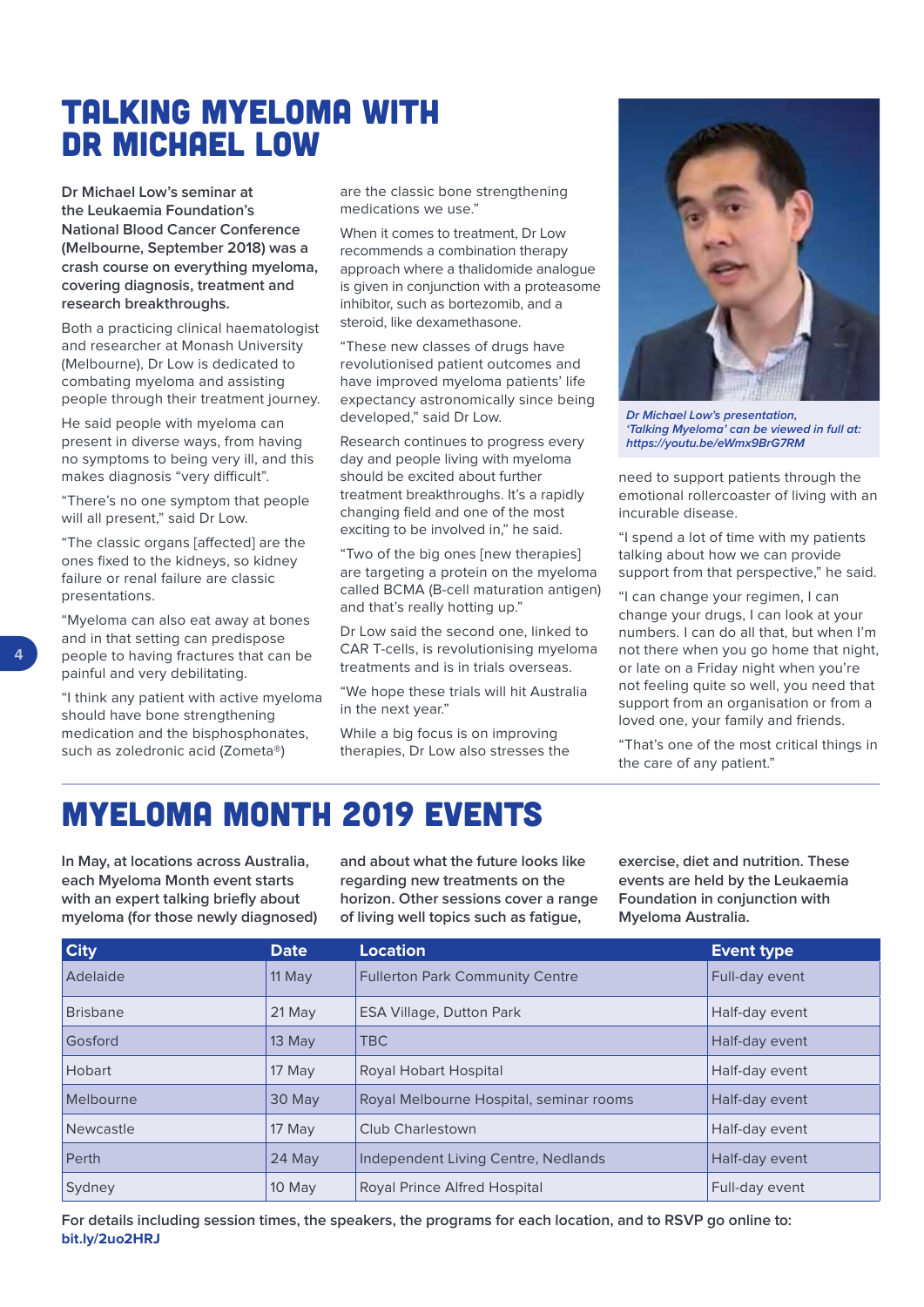# Q&A: PROFESSOR JOSEPH MIKHAEL

**Professor Joseph Mikhael was the international guest speaker at last year's National Myeloma Awareness Day in Melbourne. His topic: New and Emerging Myeloma Treatments. The consultant haematologist at Mayo Clinic Arizona (U.S.) is principal investigator of many myeloma clinical trials.**

#### **What is the importance of being diagnosed early?**

Myeloma is complex and is often diagnosed after there has been organ damage. Earlier diagnosis is always better, to catch the disease before it causes too much damage. We can't go back in time, so I reassure patients that we have to move forward from where we are. And we work hard to raise awareness in the general population and among treating specialists to detect this disease as soon as possible.

#### **How important is the first line of therapy?**

Every aspect of therapy is important, but frontline is particularly so. It's when the disease is most sensitive to treatment. We know a deep response in general correlates to prolonged response, so we do like to achieve a deep response when initially treated.

#### **How does the stage of myeloma at diagnosis affect survival overall?**

Staging is a little different in myeloma than most cancers. Frankly, it is less important. We have a staging system – the ISS and R-ISS – that can generally predict prognosis, but they are not perfect, and myeloma is such a variable disease that we usually don't allow stage to guide treatment.

#### **There have been dramatic changes in the treatment landscape but are we closer to progression-free (PFS) and overall survival (OS)?**

We are seeing a dramatic change with better drugs and combinations. Patients are indeed living longer in remission (PFS) and OS. Reaching a cure is still hard, so few patients are truly cured now, but we are working hard to see that.



Professor Joseph Mikhael: "As we understand the disease better, we move closer to a cure".

#### **With so many new drug options now, what do you consider the best first-line treatment for when the disease returns?**

This really depends on so many factors. We prefer a combination frontline like CyBOrd or VTD or VRD when available. First choice at relapse depends on multiple factors including response and tolerability of earlier treatment and available drugs.

#### **How can people with myeloma live longer and with a better quality of life?**

If only there was a secret answer! It depends on the person's definition of quality of life, but I believe having a strong communication network with your treating specialist is critical. Taking ownership of one's disease in the form of education and advocacy is also important and obviously adhering to one's regimen is crucial. I also strongly encourage people to enjoy what makes them happy in life – myeloma is what you have, not what you are. Attend to all the details of your health that are not myeloma-related, like exercise, diet, sleep, sex and fun!

#### **After a stem cell transplant, what determines the time one stays on bone strengthening medication, such as Zometa®?**

Most of us treat patients with a bone agent for two years from diagnosis, then step down its frequency to none or every three months. It will depend on the status of the myeloma and their bones.

#### **Why is myeloma described as a very individual cancer and no two patients are alike?**

Two main reasons: the disease itself is highly variable. Some patients have very aggressive disease while for others it develops slowly. The other reality, as we learn more about genetics – the host of myeloma also has an influence on how we respond to treatment and how the disease grows. So, every patient must be looked at individually.

#### **How far away are we from finding a cure?**

Cure is a hard word to define. We haven't cured high blood pressure or diabetes, but we control it. We hope to cure myeloma, but for now our goal is good control of the disease with drugs that impact patients as little as possible. As we understand the disease better, we move closer to a cure.

### CHEMO TIP

When your mouth has that awful metallic taste, cut some fresh pineapple strips and freeze them for an hour or two before consuming. They really soothe and help your taste buds. Why? An enzyme called bromelain is present and this acts really well and make things a little easier for you after treatment.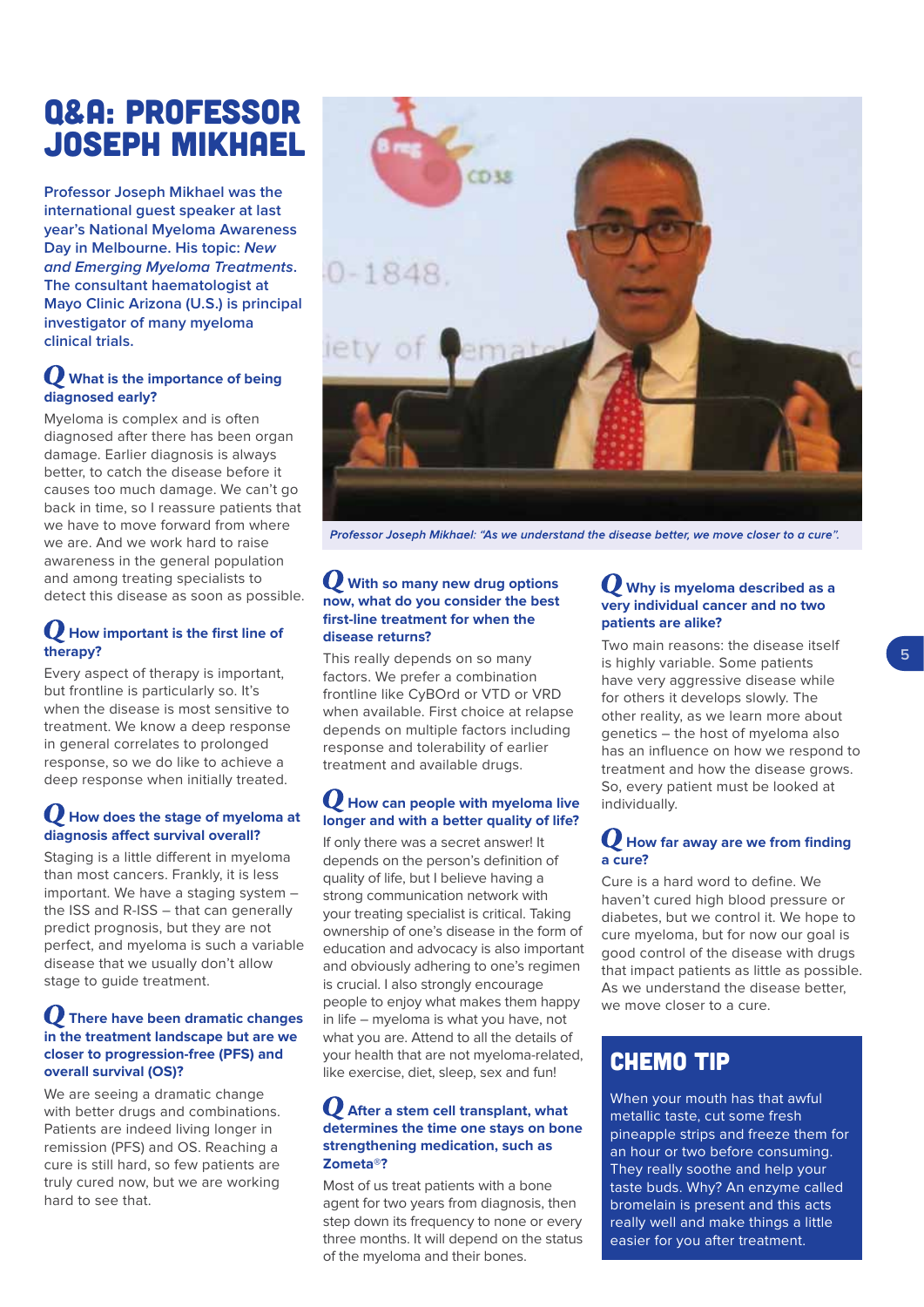### CONTINUED: TONY'S 100-DAY JOURNAL USEFUL FOR OTHERS

"It was also the most pointy end of the treatment, the bit where there are real unknowns and it's very risky."

Armed with several A4 sketchbooks, Tony's intention was to draw something about what happened every day during the transplant, "so someone else could understand it, not just me".

"I tried not to think too much. It could be the view out the window, which it often was, and there were days when I was consulting with the doctor and it would be about how I understood the treatment at the time.

"You're down in this hole of information, swamped by it. You have to make your way through it. Gradually you understand it, like the significance of

immunosuppression, which wasn't apparent to me at the start."

There were days when Tony didn't feel like drawing or didn't have the time to do a full sketch. But he'd always pencil something, so he had the plot of the page for that day.

This meant all the content for the journal – each story of the day – was decided by Day 100. Then it was simply a matter of finishing it up with some inking and colour.

#### **"I enjoy every day and every day is a bonus."**

"I'm extremely sensitive to the sun, so staying inside and drawing was part of my strategy for survival, as well as making something useful."

Tony had several audiences in mind for his journal, starting with other people who might go through an allograft, and not just for myeloma.

"For anyone doing an allogeneic

transplant, it's really helpful, such as… this is what the rooms are like. All the questions that were in my head is the stuff that is useful to know.

"Other people I made the journal for are the clinicians, so they can see the patient story.

"And one of the things I was thinking, and which my wife, Lucy and I discussed, was that I might not come back from Melbourne," said Tony.

"That was a real possibility and I saw it happen to other people.

"So for me, it would be a little record of what happened that might mean something to our sons, who were four and six at the time."

Tony's sons are in the journal "quite a lot". They visited him a couple of times during his transplant and Harvey drew the picture for one of the 100 days.

"One of the really hard things about cancer treatment is that it often takes someone else out, not just the patient… a carer, as well.

"We were very lucky. I was well enough to be mobile and lucky enough to have my brother, Stuart, in Melbourne.

While Lucy was in Melbourne for a month, "the kids were looked after by their grandparents", and when she went home to Hobart, Stuart was Tony's carer.

"He would come and see me pretty much every day."

For Tony, the transplant was all about "ticking all the boxes, getting through it and walking away".

"After the 100 days, I came home, had a bit of a pretty nice holiday in Tassie, and since then I've been really getting better – recovering from the immune suppression which was big.

"Then I got graft versus host disease which was very mild but persistent and is still frustrating. It bugs my eyes, with not enough tears, and I have ulceration and blistering in my mouth, which is annoying.

"Apart from that I'm pretty good, really well."

Tony started serious work again in April last year, as designer and director of the second series of a children's cartoon show, and when he spoke to Myeloma News, he was in Melbourne for a writing workshop.

He is very positive about his future, but also realistic.

"The big, controversial thing about the allograft is – is it a cure? It's probably more realistic to just think of it as postponement of the disease's return," said Tony.

It's very confusing. You have an incurable disease and you have the most aggressive form of it, so you get this particular treatment and you're told you could be cured by having an allogeneic transplant.

"I'm not foolish enough to be walking around saying I'm cured. It does look good and it looks like it's sustained. I'm not thinking I'm free and clear of this thing.

"I enjoy every day and every day is a bonus," said Tony.

**Tony's journal The 100 Days – an allograft journal can be downloaded from the Leukaemia Foundation's website: [bit.ly/100daysjournal](www.bit.ly/100daysjournal)**

### Tony's advice

"Stay strong. Don't dwell on it [myeloma]. Exercise, even sports (if you can do it, do it) and do weight bearing exercise. Enjoy every day. If you're working, keep working if you can. Don't let the disease rule your life. All those things helped me to get through this," said Tony, who surfs regularly, skateboards, and cycles to work every day.



"Don't let the disease rule your life" says Tony Thorne who surfs, skateboards and cycles to work.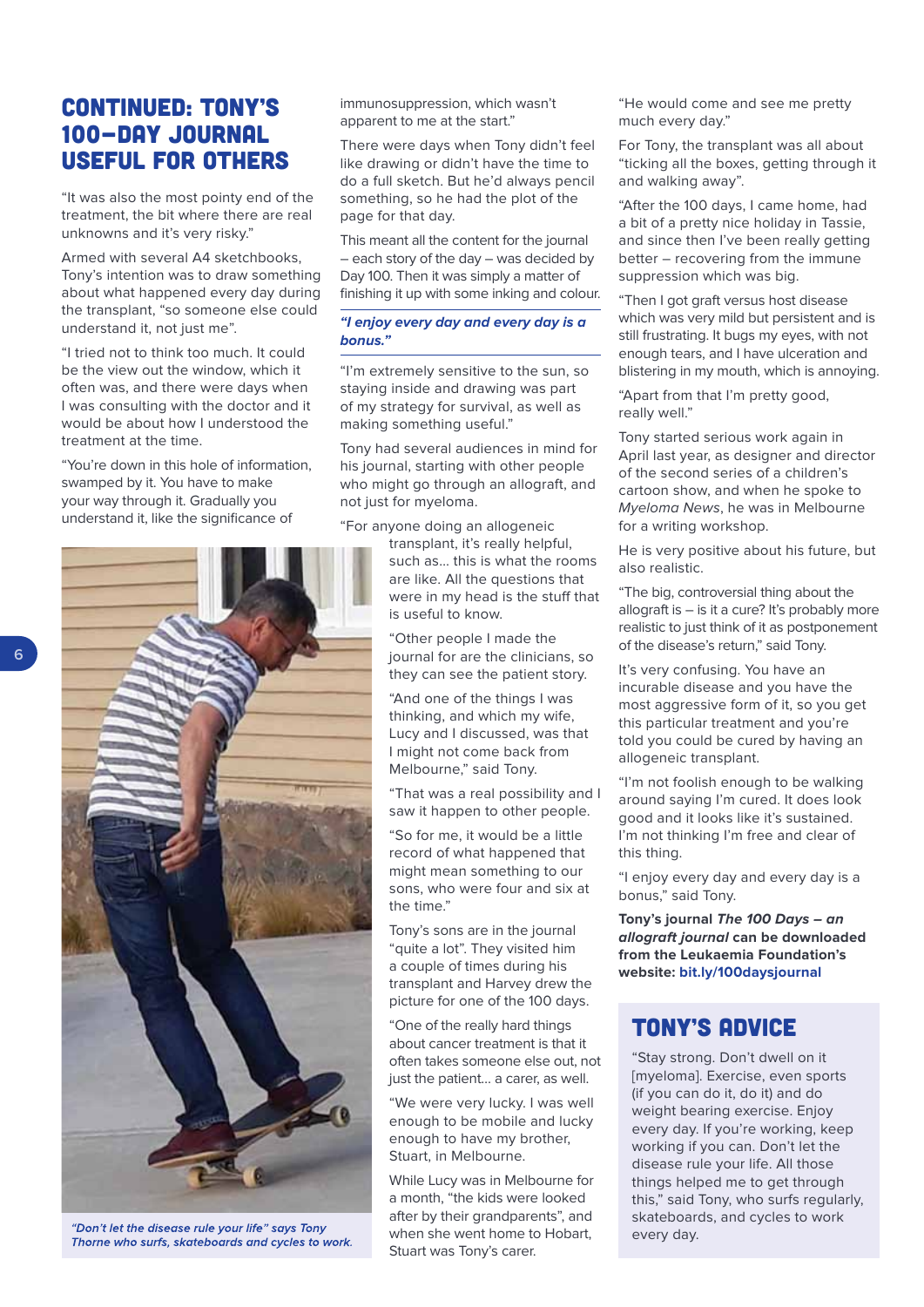# NEW THERAPY BEING DEVELOPED FOR BORTEZOMIB-RESISTANT MYELOMA

**People with myeloma inevitably become resistant to Australia's frontline therapy for myeloma – bortezomib (Velcade®).**

This is a real clinical problem, according to Professor Stuart Pitson, a National Health and Medical Research Council (NHMRC) Senior Research Fellow and Head of the Molecular Signalling Laboratory of the Centre for Cancer Biology at the University of South Australia and SA Pathology.

He and Dr Craig Wallington-Beddoe, a Research Fellow at the Molecular Signalling Lab and Clinical Haematologist at Flinders Medical Centre, won a NHMRC project grant to address bortezomib resistance.

"In the last 12 months, I've had four patients who have been in this situation with a very poor prognosis and it's a very sad situation," said Dr Wallington-Beddoe.

"Bortezomib is a very good drug and lots of patients have benefitted from it greatly," added Prof. Pitson.

"But it's almost inevitable that patients develop resistance to it. Then we have to find another drug regimen that will work and that can often become quite difficult."

The reason for bortezomib resistance is mostly unknown, with myeloma cells developing mutations or defects, which make the patient no longer respond to the treatment.

"When you start going into second-, third- and fourth-line therapies, it tends to become more complex in the way the treatment is delivered and more expensive to the Pharmaceutical Benefits Scheme," said Dr Wallington-Beddoe.

Prof. Pitson and Dr Wallington-Beddoe have uncovered a new agent which could re-sensitise bortezomib-resistant myeloma cells.

"The main focus of the lab is in lipid metabolism – the way cells metabolise fat," said Prof. Pitson.

"In the last decade, there's been some strong evidence that cancer cells metabolise sugars and fats in a different way to normal cells, and that's certainly true in myeloma as well.

"Lipids make up the membranes in cells. These membranes keep the contents of the cell separate from the outside of the cell and also separate different components inside the cell.

Cancer cells are fast dividing. They need to make a lot of membranes, and in turn, make a lot of lipids, which leads to altered lipid metabolism.

"The lab has found that if we can disrupt lipid metabolism with new inhibitors we have developed, we can sensitise myeloma cells to bortezomib," said Prof. Pitson, who has been personally touched by myeloma.

He was initially reluctant to enter this line of research but was struck by the strong evidence being produced by the lab.

"The data we were generating was just so compelling. That we could actually have a potential therapy down the track for myeloma was just too much to resist working in this area."

Dr Wallington-Beddoe started his research career investigating acute lymphoblastic leukaemia but moved into myeloma research as post-doctoral work.



The Myeloma Unit at the Molecular Sianallina Lab, from left, Prof. Stuart Pitson, Lori Davies (research assistant), Melissa Bennett (PhD student) and Dr Craig Wallington-Beddoe.

"I wanted to do something that was challenging and had a poor prognosis in which we could really make a difference. Myeloma, which is still classed as an incurable disease, was that."

The research project will involve both in-vitro (lab) and pre-clinical models and working collaboratively with other myeloma experts, including Prof. Andrew Spencer from the Australian Centre for Blood Disorders, Monash University (Melbourne) who is also on the team awarded NHMRC funding for this work.

"As one of the key myeloma clinicians in the country looking at bortezomibresistance, Prof. Spencer has a wealth of clinical expertise and access to lots of patients and patient samples which are critical for this work", said Prof. Pitson.

"We will take the bortezomib-resistant myeloma cells and put them into advanced pre-clinical models with fullblown, very aggressive myeloma, and see if we can get a response. This will provide very good pre-clinical evidence that we can potentially then take to clinical trials."

Dr Wallington-Beddoe is excited about the impact this research could have for the people with myeloma he treats every day.

"When we get to the clinical trial stage, there'll be no shortage of patients in this setting as virtually everyone relapses at some stage," said Dr Wallington-Beddoe.

**7**

He sees the new agent being incorporated into a combination therapy regimen, to have the greatest results.

### Investing in new talent – key to more breakthroughs

**Dr Craig Wallington-Beddoe has had a long association with the Leukaemia Foundation, having received one of our scholarship grants to complete his PhD in blood cancer from 2010-2012.** 

His work contributed greatly to better understanding sphingosine kinases (SKs), the enzymes in all cells. He found that inhibiting these enzymes in ALL cells can cause these cancerous cells to die.

From this work, he has published four papers in high profile journals, won several scholar and research awards and presented at many conferences.

**The Leukaemia Foundation continues to support next-generation researchers. Read about our PhD Scholarship program at: [bit.ly/2Hv3h80](www.bit.ly/2Hv3h80)**